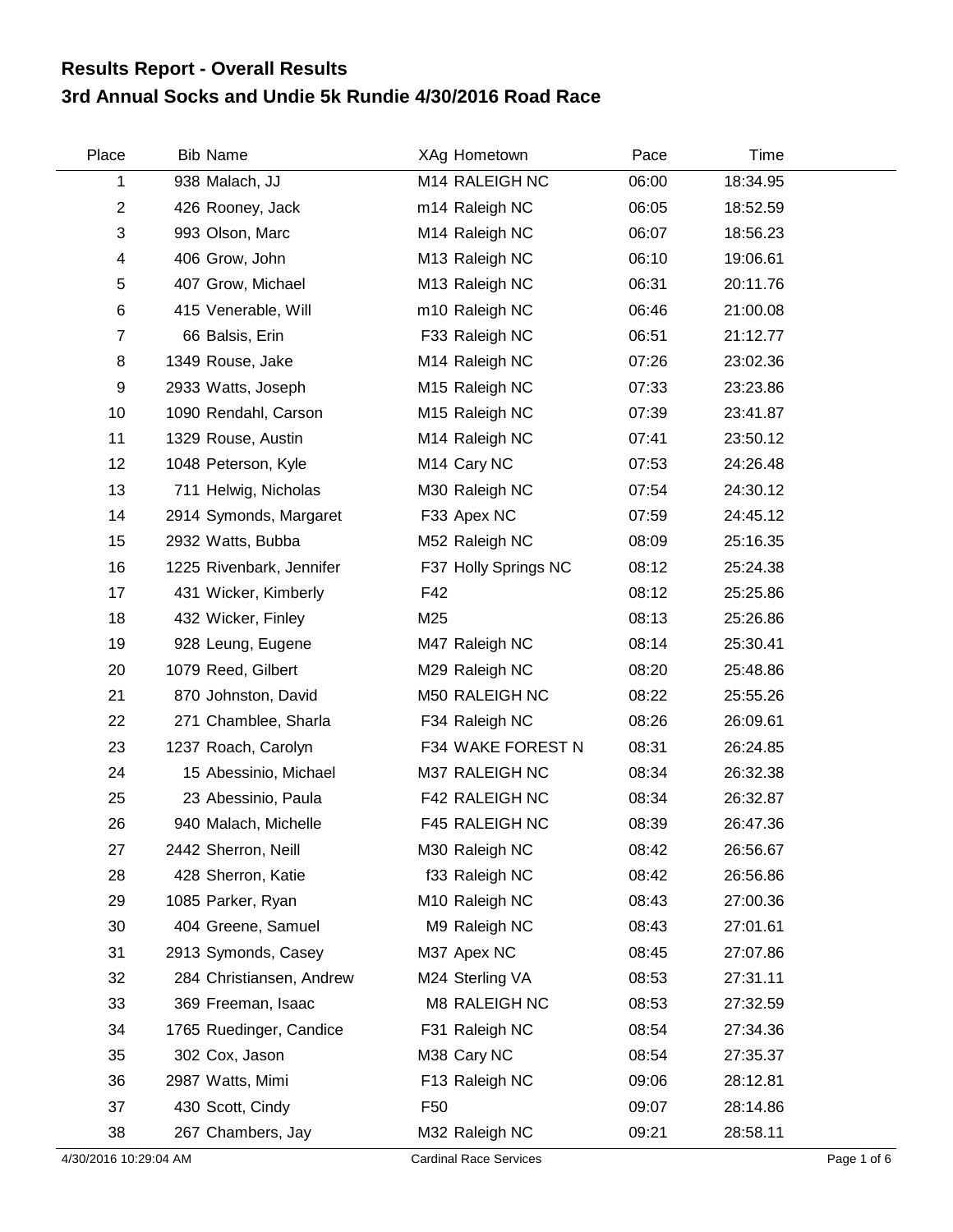| Place | <b>Bib Name</b>              | XAg Hometown              | Pace  | Time     |  |
|-------|------------------------------|---------------------------|-------|----------|--|
| 39    | 423 Holder, Kaye             | F66 Raleigh NC            | 09:21 | 29:00.46 |  |
| 40    | 167 Blanchard, Doug          | M39 WAKE FOREST N         | 09:43 | 30:06.86 |  |
| 41    | 2934 Watts, Leslie           | F42 Raleigh NC            | 09:46 | 30:17.47 |  |
| 42    | 382 Gatlin, Regan            | F25 Raleigh NC            | 09:47 | 30:19.36 |  |
| 43    | 25 Alderson, Beth            | F35 Raleigh NC            | 09:50 | 30:28.87 |  |
| 44    | 910 Lehrman, Paula           | F48 RALEIGH NC            | 09:51 | 30:33.36 |  |
| 45    | 184 Bock, Sarah              | F9 Cary NC                | 09:53 | 30:38.87 |  |
| 46    | 2908 Stoutenboro, Rebecca    | F33 Raleigh NC            | 09:54 | 30:41.12 |  |
| 47    | 346 Feldmann, Paige          | F34 Raleigh NC            | 09:56 | 30:46.07 |  |
| 48    | 353 Feldmann, Scott          | M29 Raleigh NC            | 09:56 | 30:46.35 |  |
| 49    | 403 Gray, Jeramie            | M29 Raleigh NC            | 09:59 | 30:58.11 |  |
| 50    | 262 Carpenter, Brett         | M31 Raleigh NC            | 10:02 | 31:04.86 |  |
| 51    | 1130 Rendahl, Sydney         | F <sub>2</sub> Raleigh NC | 10:04 | 31:12.86 |  |
| 52    | 1856 Ruocchio, Thomas        | M18 Raleigh NC            | 10:06 | 31:19.28 |  |
| 53    | 957 May, Heather             | F34 Apex NC               | 10:09 | 31:26.36 |  |
| 54    | 30 Anagnostopoulos, Kimberly | F43 Raleigh NC            | 10:11 | 31:34.86 |  |
| 55    | 931 Livengood, Janet         | F61 Raleigh NC            | 10:12 | 31:36.18 |  |
| 56    | 1265 ROGERS, TODD            | M34 Durham NC             | 10:13 | 31:39.36 |  |
| 57    | 2502 Mill, Dani              | F41 Cary NC               | 10:14 | 31:44.86 |  |
| 58    | 189 Bock, Susan              | F37 Cary NC               | 10:15 | 31:45.61 |  |
| 59    | 1904 Scholl, Lisa            | F44 Raleigh NC            | 10:17 | 31:53.62 |  |
| 60    | 414 Rader, Debra             | F58 WAKE FOREST N         | 10:21 | 32:06.62 |  |
| 61    | 826 Hooper, Heather          | F30 Raleigh NC            | 10:25 | 32:17.89 |  |
| 62    | 2996 Wise, Lisa              | F33 Raleigh NC            | 10:27 | 32:22.36 |  |
| 63    | 971 Mohn, Andrew             | M46                       | 10:29 | 32:29.12 |  |
| 64    | 973 Mohn, Kerline            | F8 Cary NC                | 10:29 | 32:30.11 |  |
| 65    | 972 Mohn, Carol              | F38 Cary NC               | 10:31 | 32:35.87 |  |
| 66    | 145 Bingham, Brady           | M4 Raleigh NC             | 10:33 | 32:42.36 |  |
| 67    | 146 Bingham, Chris           | M37 Raleigh NC            | 10:33 | 32:42.37 |  |
| 68    | 2909 Swafford, Amanda        | F29 Raleigh NC            | 10:38 | 32:57.65 |  |
| 69    | 2910 Swafford, Jeremy        | M29 Raleigh NC            | 10:38 | 32:58.61 |  |
| 70    | 272 Cherian, Shruti          | F40 Garner NC             | 10:42 | 33:10.37 |  |
| 71    | 1037 Peterson, Jeni          | F17 Cary NC               | 10:47 | 33:27.04 |  |
| 72    | 373 Freeman, Shelley         | F43 RALEIGH NC            | 11:00 | 34:07.12 |  |
| 73    | 63 Avery, Lisa               | F38 Raleigh NC            | 11:04 | 34:16.85 |  |
| 74    | 945 Matta, Alex              | M12 Apex NC               | 11:05 | 34:21.37 |  |
| 75    | 451 Halula, Kathy            | F50 Raleigh NC            | 11:07 | 34:26.36 |  |
| 76    | 307 Cox, Melissa             | F39 Cary NC               | 11:07 | 34:28.36 |  |
| 77    | 848 Howland, Meredith        | F39 Clayton NC            | 11:11 | 34:39.86 |  |
| 78    | 2398 Sherron, Megan          | F31 Raleigh NC            | 11:12 | 34:41.86 |  |
| 79    | 1059 Powell, Margo           | F55 Cary NC               | 11:17 | 34:58.56 |  |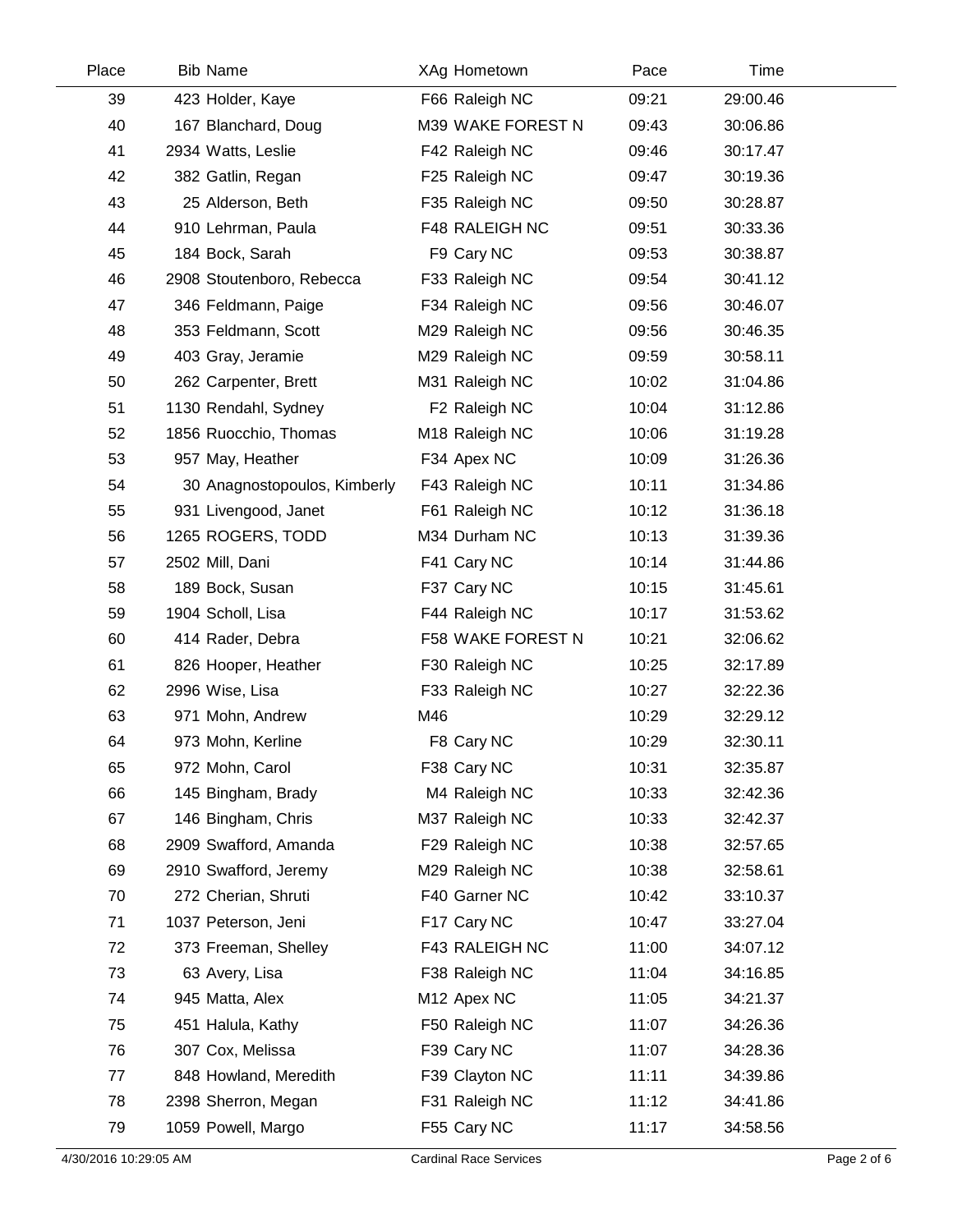| Place | <b>Bib Name</b>         | XAg Hometown         | Pace  | Time     |  |
|-------|-------------------------|----------------------|-------|----------|--|
| 80    | 1820 Ruocchio, John     | M50 Raleigh NC       | 11:17 | 34:59.38 |  |
| 81    | 835 Hoskins, Mark       | M43 Raleigh NC       | 11:17 | 35:00.12 |  |
| 82    | 367 Freeman, Ella       | F11 RALEIGH NC       | 11:18 | 35:01.61 |  |
| 83    | 954 Matta, Ryan         | M12 Apex NC          | 11:18 | 35:02.86 |  |
| 84    | 173 Blue, Duncan        | M9 Raleigh NC        | 11:19 | 35:05.11 |  |
| 85    | 2912 Sweden, Olivia     | F9 Raleigh NC        | 11:20 | 35:08.73 |  |
| 86    | 425 Adcock, Jacquelyn   | F23 Fuquay-Varina NC | 11:23 | 35:16.17 |  |
| 87    | 1866 Russo, Mary Beth   | F35 Holly Springs NC | 11:24 | 35:19.86 |  |
| 88    | 337 Enzor, John         | M36 Raleigh NC       | 11:24 | 35:20.86 |  |
| 89    | 896 Kue, Jody           | F38 Bahama NC        | 11:28 | 35:31.36 |  |
| 90    | 1009 Peiper, Katherine  | F36 WAKE FOREST N    | 11:29 | 35:36.41 |  |
| 91    | 2995 May, Makayla       | F5 Raleigh NC        | 11:33 | 35:49.37 |  |
| 92    | 1074 Rakic, Stephanie   | F35 Chapel Hill NC   | 11:40 | 36:10.61 |  |
| 93    | 979 Noon, Karen         | F42 Raleigh NC       | 11:41 | 36:14.11 |  |
| 94    | 2921 Vohwinkel, Joseph  | M53 RALEIGH NC       | 11:41 | 36:14.61 |  |
| 95    | 2920 Vohwinkel, Chelsea | F25 RALEIGH NC       | 11:42 | 36:15.36 |  |
| 96    | 324 Dibble, Kylene      | F34 Winterville NC   | 11:49 | 36:37.61 |  |
| 97    | 433 Neiley, Shannon     | F42                  | 11:49 | 36:38.50 |  |
| 98    | 434 Savage, Carly       | F <sub>29</sub>      | 11:49 | 36:39.20 |  |
| 99    | 539 Harris, Matt        | M34 Durham NC        | 11:50 | 36:39.62 |  |
| 100   | 500 Harris, Katie       | F31 Durham NC        | 11:50 | 36:39.86 |  |
| 101   | 1064 Purich, Jodi       | F51 Raleigh NC       | 11:50 | 36:40.13 |  |
| 102   | 886 Kelly, Doreen       | F52 Raleigh NC       | 11:56 | 37:01.10 |  |
| 103   | 855 Iannelli, Christy   | F42 RALEIGH NC       | 11:58 | 37:06.21 |  |
| 104   | 860 Iannelli, Poppy     | F9 RALEIGH NC        | 11:58 | 37:06.36 |  |
| 105   | 330 Eaton, Eric         | M39 Morrisville NC   | 12:00 | 37:10.61 |  |
| 106   | 2911 Sweden, Marianne   | F38 Raleigh NC       | 12:04 | 37:24.37 |  |
| 107   | 420 Bayerlein, Heidi    | F33 Raleigh NC       | 12:10 | 37:42.91 |  |
| 108   | 2482 Bayerlein, Taylor  | f4 Raleigh NC        | 12:10 | 37:44.13 |  |
| 109   | 808 Hilliard, Patricia  | F40 Raleigh NC       | 12:11 | 37:44.62 |  |
| 110   | 335 Enzor, Brayden      | M7 Raleigh NC        | 12:11 | 37:47.12 |  |
| 111   | 341 Enzor, Matt         | M37 Raleigh NC       | 12:12 | 37:47.86 |  |
| 112   | 2926 Walden, Adele      | F14 Morrisville NC   | 12:12 | 37:49.87 |  |
| 113   | 424 Lippard, Suzy       | F61 Raleigh NC       | 12:25 | 38:28.61 |  |
| 114   | 413 Rader, Mark         | M62 WAKE FOREST N    | 12:27 | 38:37.11 |  |
| 115   | 376 Frierson, Cynamon   | F29 Raleigh NC       | 12:29 | 38:43.11 |  |
| 116   | 978 Nichols, Karla      | F38 Raleigh NC       | 12:34 | 38:56.36 |  |
| 117   | 975 Nichols, Isabelle   | F13 Raleigh NC       | 12:34 | 38:56.37 |  |
| 118   | 248 Cahill, Reed        | M12 Raleigh NC       | 12:39 | 39:14.11 |  |
| 119   | 234 Cahill, Dan         | M48 Raleigh NC       | 12:42 | 39:23.11 |  |
| 120   | 2930 Ward, Taylor       | F9 Raleigh NC        | 12:48 | 39:39.83 |  |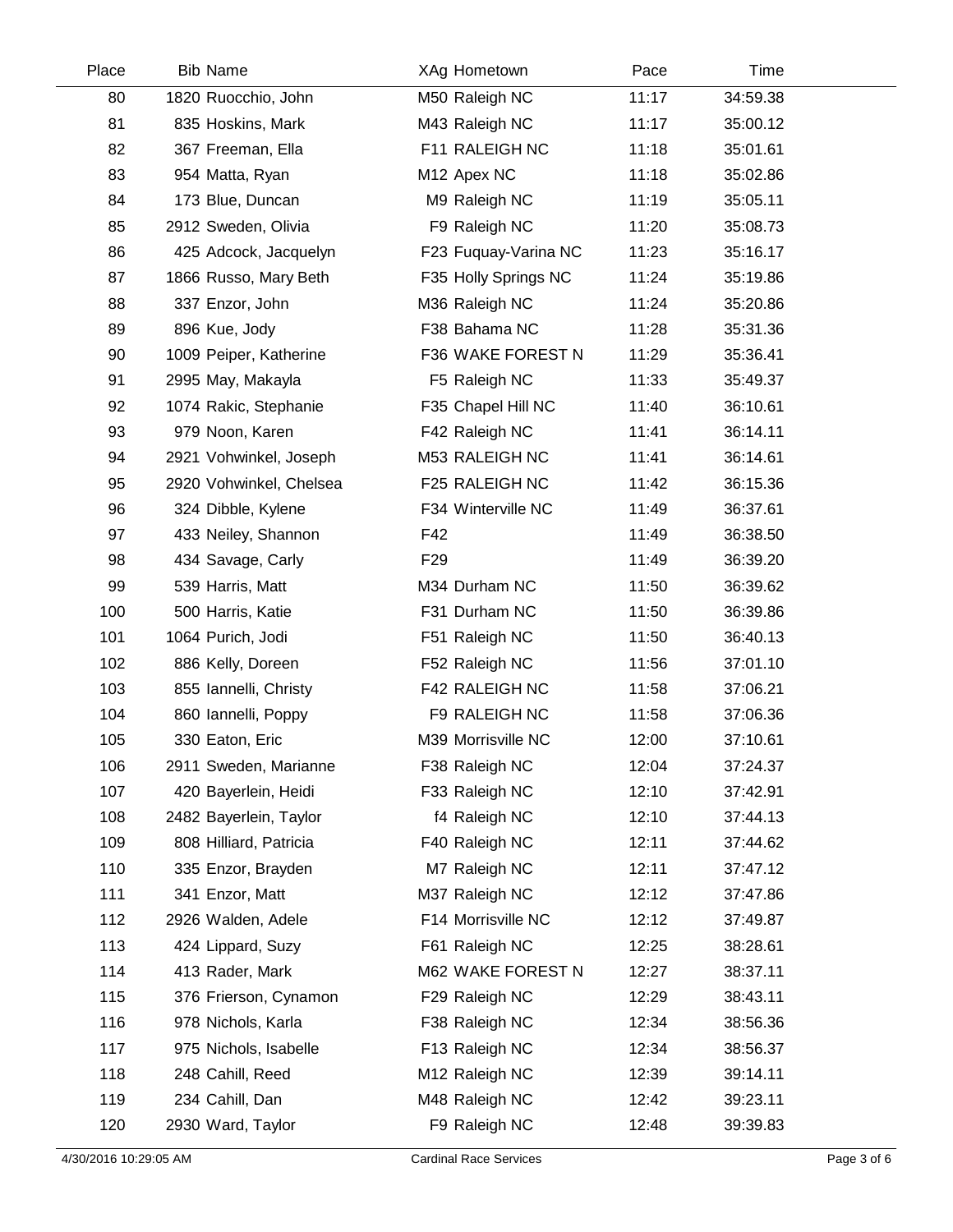| Place | <b>Bib Name</b>        | XAg Hometown         | Pace  | Time     |  |
|-------|------------------------|----------------------|-------|----------|--|
| 121   | 2931 Ward, Wes         | M38 Raleigh NC       | 12:48 | 39:40.04 |  |
| 122   | 417 Moore, Violet      | f7 Raleigh NC        | 12:51 | 39:48.62 |  |
| 123   | 419 Moore, Jeannine    | F45 Raleigh NC       | 12:51 | 39:48.65 |  |
| 124   | 416 Moore, Andrew      | M42 Raleigh NC       | 12:51 | 39:49.38 |  |
| 125   | 418 Moore, June        | f9 Raleigh NC        | 12:51 | 39:50.87 |  |
| 126   | 2568 Smith, Lisa       | F46 Raleigh NC       | 13:06 | 40:37.61 |  |
| 127   | 2595 Smith, Sydney     | F9 Raleigh NC        | 13:07 | 40:38.35 |  |
| 128   | 435 Krateke, Tim       | M28                  | 13:11 | 40:53.12 |  |
| 129   | 31 Argaluza, Elena     | F55 CARY NC          | 13:11 | 40:53.56 |  |
| 130   | 1012 Peppers, Johnny   | M47 Raleigh NC       | 13:12 | 40:53.86 |  |
| 131   | 942 Malouf, Ray        | M29 Raleigh NC       | 13:13 | 40:59.37 |  |
| 132   | 182 Blue, Morgan       | F39 Raleigh NC       | 13:14 | 40:59.86 |  |
| 133   | 115 Beam, Colby        | M33 Cary NC          | 13:20 | 41:19.11 |  |
| 134   | 988 Olshansky, Nina    | F10 Raleigh NC       | 13:22 | 41:25.61 |  |
| 135   | 813 Holderness, Penn   | M41 Raleigh NC       | 13:22 | 41:27.61 |  |
| 136   | 2918 Utz, Alexis       | F33 Knightdale NC    | 13:23 | 41:27.81 |  |
| 137   | 427 Arp, Allyson       | f39 Holly Springs NC | 13:23 | 41:30.62 |  |
| 138   | 986 Oke, Robin         | F52 Apex NC          | 13:26 | 41:38.60 |  |
| 139   | 204 Bosch, Lydia       | F9 Raleigh NC        | 13:26 | 41:40.12 |  |
| 140   | 778 Heydlauf, Savannah | F9 Raleigh NC        | 13:27 | 41:40.36 |  |
| 141   | 203 Bosch, Keri        | F37 Raleigh NC       | 13:27 | 41:40.62 |  |
| 142   | 195 Bonavita, Joey     | M13 Raleigh NC       | 13:27 | 41:42.13 |  |
| 143   | 811 Holderness, Kim    | F40 Raleigh NC       | 13:28 | 41:43.87 |  |
| 144   | 2925 Voska, Victoria   | F36 Raleigh NC       | 13:28 | 41:44.87 |  |
| 145   | 2924 Voska, Joseph     | M33 Raleigh NC       | 13:28 | 41:45.36 |  |
| 146   | 1091 Rendahl, Rebecca  | F48 Raleigh NC       | 13:29 | 41:49.37 |  |
| 147   | 147 Bingham, Riley     | F9 Raleigh NC        | 13:32 | 41:58.63 |  |
| 148   | 139 Bingham, Allison   | F37 Raleigh NC       | 13:33 | 41:58.87 |  |
| 149   | 400 Graham, Diana      | F44 Raleigh NC       | 13:48 | 42:45.36 |  |
| 150   | 132 Bemis, Crystal     | F38 Raleigh NC       | 13:54 | 43:06.13 |  |
| 151   | 876 Jones, Eula        | F57 Durham NC        | 14:10 | 43:55.06 |  |
| 152   | 1003 Pedraja, Marisol  | F45 Raleigh NC       | 14:13 | 44:03.61 |  |
| 153   | 107 Beam, Christy      | F30 Cary NC          | 14:22 | 44:33.36 |  |
| 154   | 421 Petty, Catherine   | f47 Raleigh NC       | 14:27 | 44:47.93 |  |
| 155   | 2927 Walden, Christina | F49 Morrisville NC   | 14:27 | 44:48.63 |  |
| 156   | 286 Christiansen, Gary | M63 Sterling VA      | 14:53 | 46:08.12 |  |
| 157   | 215 Breiner, Lily      | F11 Raleigh NC       | 15:00 | 46:30.85 |  |
| 158   | 2994 Wetterberg, Anna  | F44 Raleigh NC       | 15:01 | 46:32.49 |  |
| 159   | 362 Franks, Leo        | M10 Raleigh NC       | 15:09 | 46:56.37 |  |
| 160   | 361 Franks, Bob        | M51 Raleigh NC       | 15:09 | 46:56.61 |  |
| 161   | 3000 Zygmond, Jenifer  | F43 Cary NC          | 15:11 | 47:02.86 |  |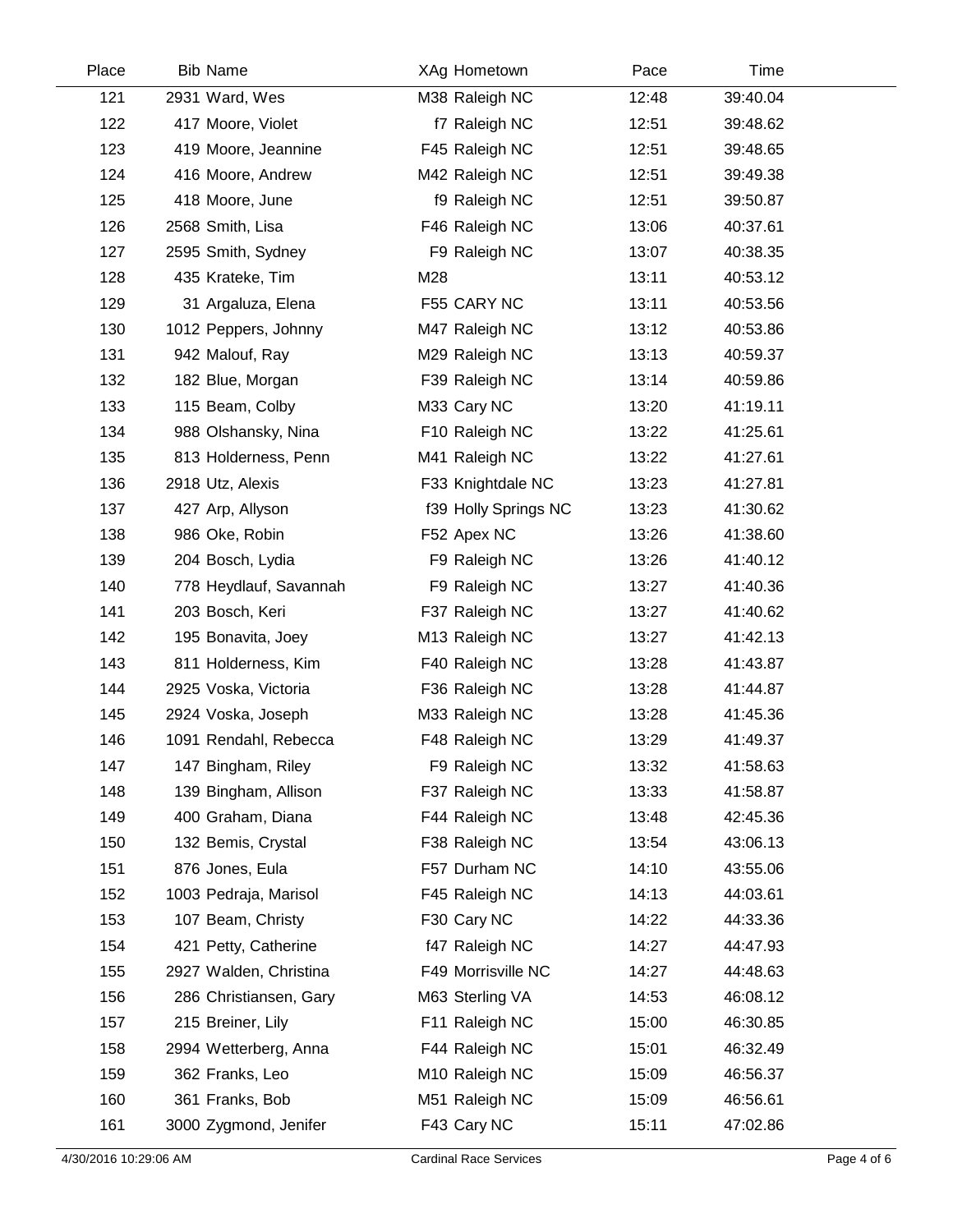| Place | <b>Bib Name</b>         | XAg Hometown       | Pace  | Time     |  |
|-------|-------------------------|--------------------|-------|----------|--|
| 162   | 932 Lushbaugh, Christi  | F49 Raleigh NC     | 15:16 | 47:19.86 |  |
| 163   | 934 Lushbaugh, Devin    | M51 Raleigh NC     | 15:16 | 47:20.87 |  |
| 164   | 213 Breiner, Jeff       | M47 Raleigh NC     | 15:31 | 48:05.11 |  |
| 165   | 447 Hale, Emma          | F13 Zebulon NC     | 15:35 | 48:19.17 |  |
| 166   | 2992 West, Ashley       | F13 Zebulon NC     | 15:35 | 48:19.35 |  |
| 167   | 412 Wilson, Juanita     | f64 Apex NC        | 15:37 | 48:23.37 |  |
| 168   | 1071 Quigley, Cheryl    | F56 WAKE FOREST N  | 15:42 | 48:40.10 |  |
| 169   | 290 Cochrane, Alyson    | F25 Sanford NC     | 15:42 | 48:40.69 |  |
| 170   | 2919 Vance, Kelly       | F34 Apex NC        | 15:43 | 48:41.95 |  |
| 171   | 605 Heggins, Cattural   | F62 Durham NC      | 15:46 | 48:53.62 |  |
| 172   | 941 Malouf, Amy         | F27 Raleigh NC     | 15:57 | 49:27.45 |  |
| 173   | 2991 Weber, Erin        | F33 Cary NC        | 15:57 | 49:27.86 |  |
| 174   | 201 Bonavita, Mike      | M38 Raleigh NC     | 16:10 | 50:06.13 |  |
| 175   | 202 Bonavita, Regan     | F39 Raleigh NC     | 16:10 | 50:06.36 |  |
| 176   | 321 Davis, Lauren       | F28 Raleigh NC     | 16:31 | 51:10.87 |  |
| 177   | 84 Banks, Terry         | F65 RALEIGH NC     | 16:41 | 51:42.61 |  |
| 178   | 260 Carden, Edward      | M49 Raleigh NC     | 16:42 | 51:46.88 |  |
| 179   | 320 Davis, Brooke       | F34 Raleigh NC     | 16:43 | 51:49.87 |  |
| 180   | 301 Coley, Betsy        | F34 Raleigh NC     | 16:44 | 51:52.61 |  |
| 181   | 935 Lushbaugh, Zoe      | F13 Raleigh NC     | 16:47 | 52:02.87 |  |
| 182   | 1948 Secosky, Erin      | F13 RALEIGH NC     | 16:48 | 52:05.10 |  |
| 183   | 2228 Secosky, Jason     | M44 RALEIGH NC     | 16:48 | 52:05.37 |  |
| 184   | 1906 Secosky, Eli       | M11 RALEIGH NC     | 16:49 | 52:06.36 |  |
| 185   | 437 Gray, Sheila        | F <sub>56</sub>    | 16:53 | 52:20.89 |  |
| 186   | 402 Gravitte, Kristen   | F38 RALEIGH NC     | 16:55 | 52:26.61 |  |
| 187   | 2612 Stephenson, Jordan | M9 Raleigh NC      | 16:57 | 52:31.89 |  |
| 188   | 365 Freeman, Carrie     | F46 RALEIGH NC     | 17:18 | 53:38.72 |  |
| 189   | 363 Franks, Teya        | F14 Raleigh NC     | 17:22 | 53:48.86 |  |
| 190   | 212 Breiner, Ella       | F13 Raleigh NC     | 17:22 | 53:49.85 |  |
| 191   | 948 Matta, David        | M44 Apex NC        | 17:25 | 54:00.96 |  |
| 192   | 953 Matta, Dawn         | F44 Apex NC        | 17:26 | 54:02.35 |  |
| 193   | 785 Higginson, Philip   | M52 Raleigh NC     | 17:27 | 54:06.86 |  |
| 194   | 851 Hubbard, Lucy       | F10 Raleigh NC     | 17:46 | 55:05.88 |  |
| 195   | 852 Hubbard, William    | M46 Raleigh NC     | 17:47 | 55:06.21 |  |
| 196   | 2988 Weaver, Connelley  | F10 Raleigh NC     | 17:47 | 55:06.38 |  |
| 197   | 2989 Weaver, Derrick    | M51 Raleigh NC     | 17:47 | 55:07.13 |  |
| 198   | 1049 Piltzer, Julie     | F56 Raleigh NC     | 17:50 | 55:18.36 |  |
| 199   | 866 Jackson, Kristie    | F37 Raleigh NC     | 17:51 | 55:18.62 |  |
| 200   | 322 Dean, Stefani       | F49 Raleigh NC     | 17:51 | 55:18.62 |  |
| 201   | 64 Bailey, Kathleen     | F43 Clayton NC     | 17:51 | 55:20.36 |  |
| 202   | 268 Chambers, Shelley   | F38 Mooresville NC | 17:53 | 55:25.12 |  |